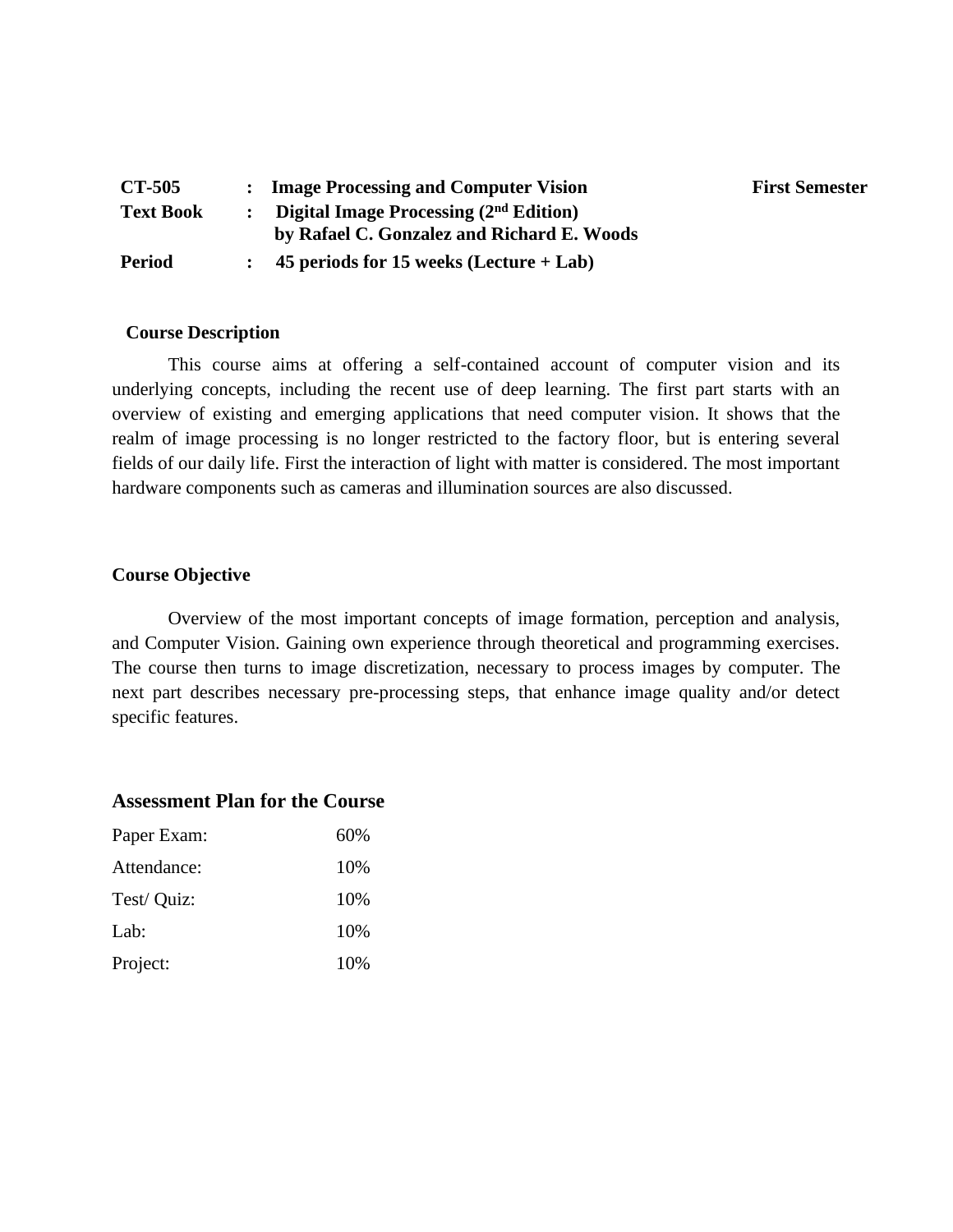## **Tentative Lecture Plan**

| No. | <b>Chapter</b>                         | Page       | <b>Period</b>  | <b>Detail Lecture Plan</b> |
|-----|----------------------------------------|------------|----------------|----------------------------|
|     | <b>Chapter 1 Introduction to Image</b> |            | 3              |                            |
|     | <b>Processing</b>                      |            |                |                            |
| 1.  | 1.1 Digital Image Processing           | $1 - 3$    | $\mathbf{1}$   |                            |
| 2.  | 1.4 Fundamental steps in Digital Image | 25 to 28   | $\mathbf{1}$   |                            |
|     | Processing                             |            |                |                            |
| 3.  | 1.5 Components of Digital Image        | 28 to 30   | $\mathbf{1}$   |                            |
|     | Processing System                      |            |                |                            |
|     | <b>Chapter 2 Digital Image</b>         |            | 6              |                            |
|     | <b>Fundamental</b>                     |            |                |                            |
| 4.  | 2.4 Image Sampling and Quantization    | 52 to 65   | 3              |                            |
| 5.  | 2.5 Pictures Elements (Pixels)         | 66 to 69   | $\overline{2}$ |                            |
| 6.  | 2.6 Linear and Nonlinear Operation     | 70         | $\mathbf{1}$   |                            |
|     | <b>Chapter 3 Image Enhancement in</b>  |            | 12             |                            |
|     | the Spatial Domain                     |            |                |                            |
| 7.  | 3.2 Gray Level Transformation          | 78 to 87   | $\overline{2}$ |                            |
| 8.  | 3.3 Histogram Processing               | 88 to 107  | $\overline{2}$ |                            |
| 9.  | 3.4 Enhancement Using                  | 108 to 115 | $\overline{2}$ |                            |
|     | Arithmetic/Logic Operations            |            |                |                            |
| 10. | 3.5 Basic of Spatial Fileters          | 116 to 118 | $\mathbf{1}$   |                            |
| 11. | 3.6 Smoothing Spatial Filters          | 119 to 124 | $\mathbf{1}$   |                            |
| 12. | 3.7 Sharpening Spatial Filters         | 125 to 136 | 3              |                            |
| 13. | 3.8 Combining Spatial Enhancement      | 137 to 140 | $\mathbf{1}$   |                            |
|     | <b>Chapter 4 Image Enhancement in</b>  |            | 16             |                            |
|     | the Frequency domain                   |            |                |                            |
| 14. | 4.1 Fourier Transform                  | 148        | $\overline{2}$ |                            |
| 15. | 4.2 Fourier Transform and the          | 149 to 166 | 6              |                            |
|     | Frequency domain                       |            |                |                            |
| 16. | 4.3 Smoothing the Frequency domain     | 167 to 179 | 3              |                            |
|     | Filter                                 |            |                |                            |
| 17. | 4.4 Sharpening the Frequency domain    | 180 to 190 | 3              |                            |
|     | Filter                                 |            |                |                            |
| 18. | 4.5 Homomorphic Filtering              | 191 to 193 | $\overline{2}$ |                            |
|     | <b>Chapter 5 Image Restoration</b>     |            | 6              |                            |